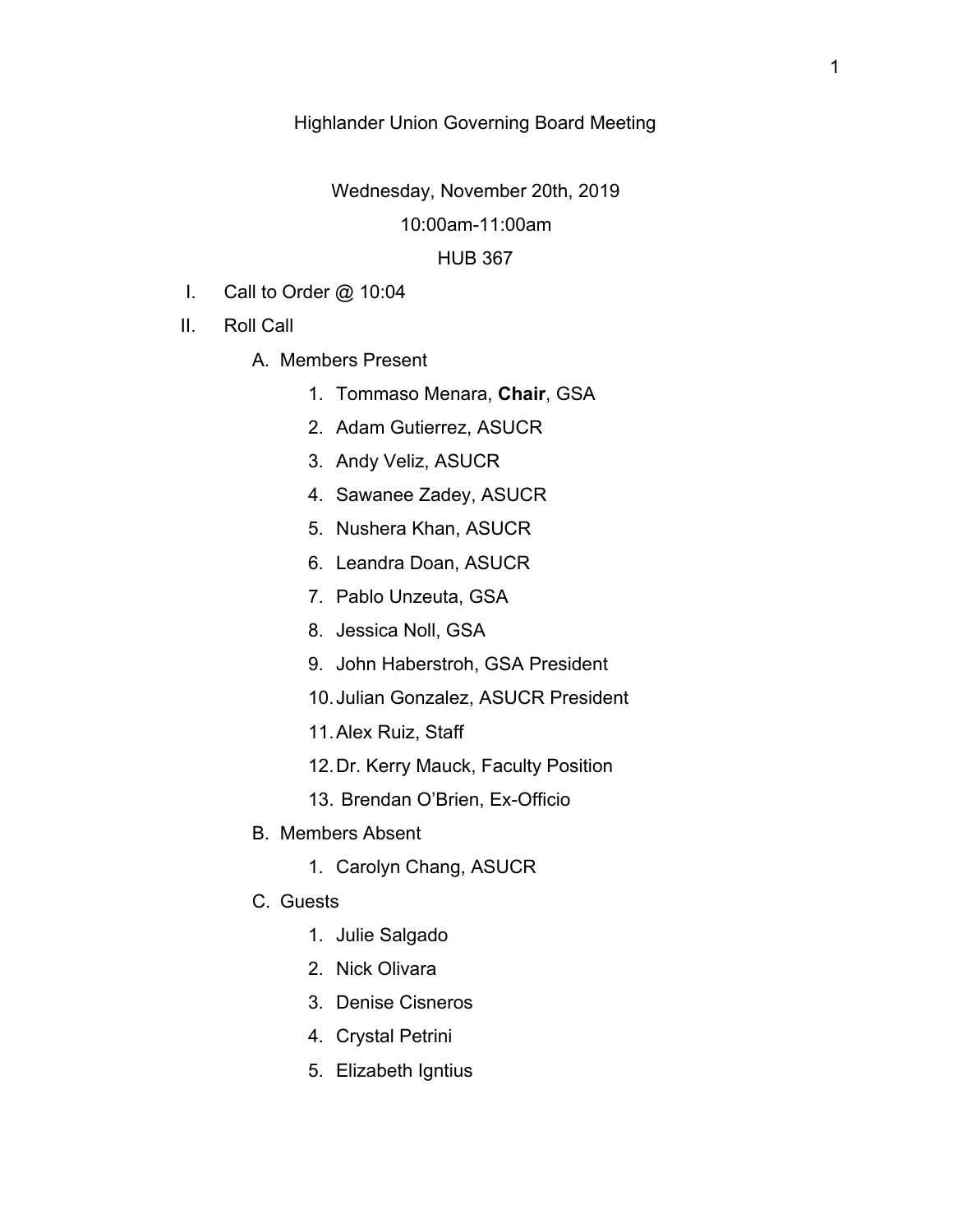- 6. Soha Siddiqui
- 7. Zaynah Wassuw
- 8. Ross French
- 9. Jeff Gired
- 10.Chris Heun
- III. Approval of Minutes
	- A. Motion to approve June 3rd 2019 minutes by John, second by Pablo
		- 1. In Favor 10 Oppose 0 Abstain 2
	- B. Motion to approve October 23rd 2019 minutes by Pablo, second by Adam
		- 1. In Favor 11 Oppose 0 Abstain 1
- IV. Approval of Agenda
	- A. Motion to move Old Business right after Dr. Brian Haynes report by Tommaso, second by Adam
		- 1. In Favor 12 Oppose 0 Abstain 0
- V. Dr. Brian Haynes, Vice-Chancellor for Student Affairs
	- A. Dr. Brian Haynes provided a quick VCSA update. Many challenges that VCSA has encountered, but they are trending in the right direction. UCR is in a growth and building mode, the Student Success Center is another transformation for UCR. Primarily going to serve as a classroom and first floor will provide students with activities as soon as they step outside the classroom. Construction will continue for the building for two years. North District will increase the number of on campus beds for the student experience. On a side note, exploring different names for the project and naming some of those buildings and sites after our indigenous people who were here first. Dundee project will open in fall of 2020. Student Health and Counseling Center is another project on the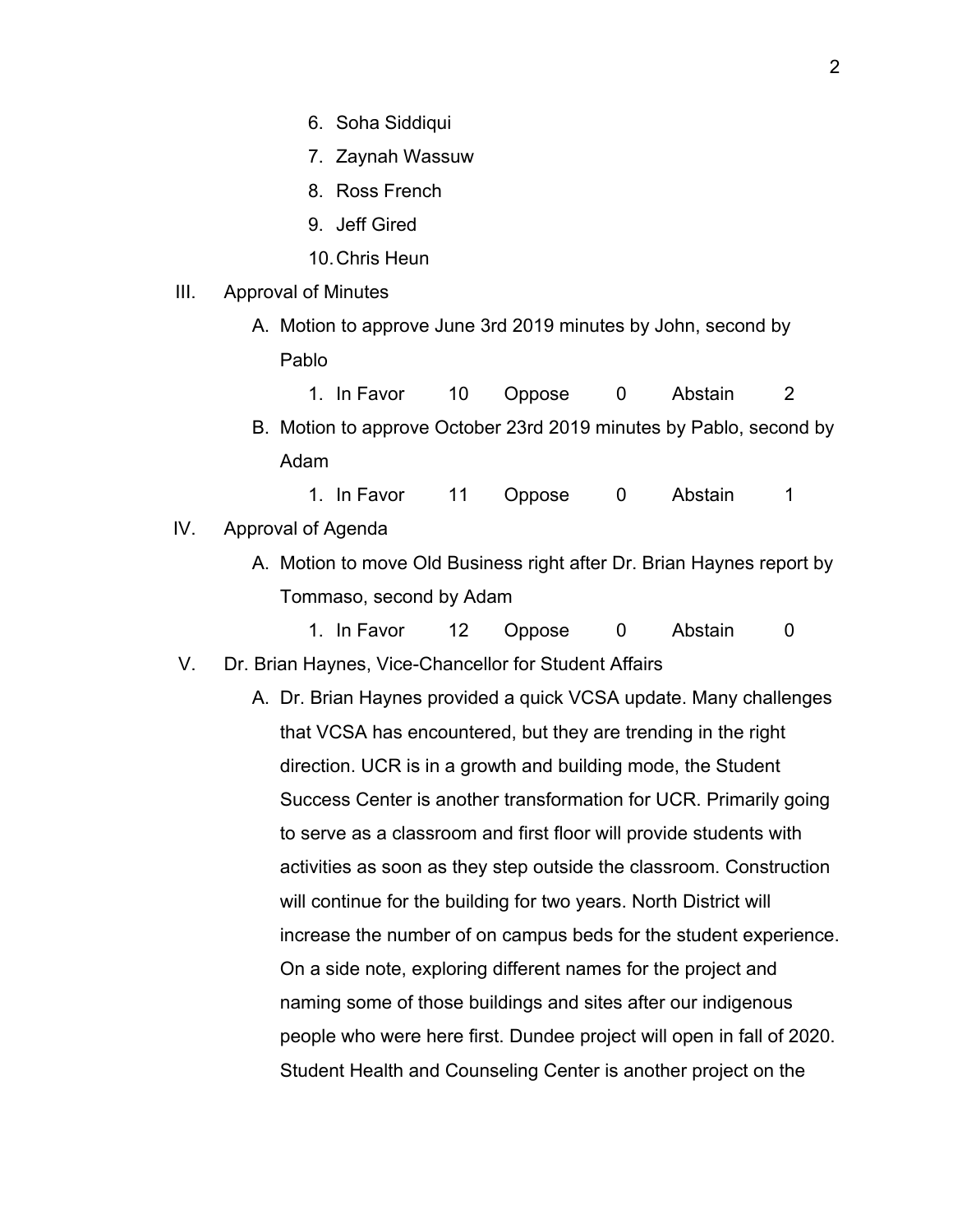horizon and going to begin in 2020. Will open doors around 2022. Student Affairs are working on the final stages of a strategic plan. Plan will be finalized in the next couple of weeks. Implementation of the plan will begin early winter 2020 and will have a transformation of student experience. Tommaso asked Dr. Haynes where the new health center going to be located. Dr. Haynes responded that it is going to be off Linden Ave. by lot 21. With the new center it will allow us to hire more counselors for students. Jessica Noll expands on Tommaso question if they will be able to access the plan. AVC and the student health to come and present to the board about the plan. They are not that far along in the plans.

#### VI. Old Business

- A. Fee Waivers (10 min.)
	- 1. Crystal Petrini introduces themselves as the President UCR Staff Assembly. Reason they came back was due to the fee waivers going away they wanted to reestablish that they are not department on campus and are an association of staff on campus. They have to fundraise most of their money It is difficult when fee waivers disappear so suddenly after receiving the fee waivers for several years. They have a tight budget and impacts their budget by \$5000 when they only have a \$12,500 budget. Provide such service for the staff on campus and they are at a critical moment where we have the highest rate of losing staff members than keeping them at any UC campus. Many staff on campus feel that they are not even psychologically safe while on campus. They are doing everything they can to combat the problem and affects faculty and students. Asking again for consideration of the department fee waiver since they are not a department.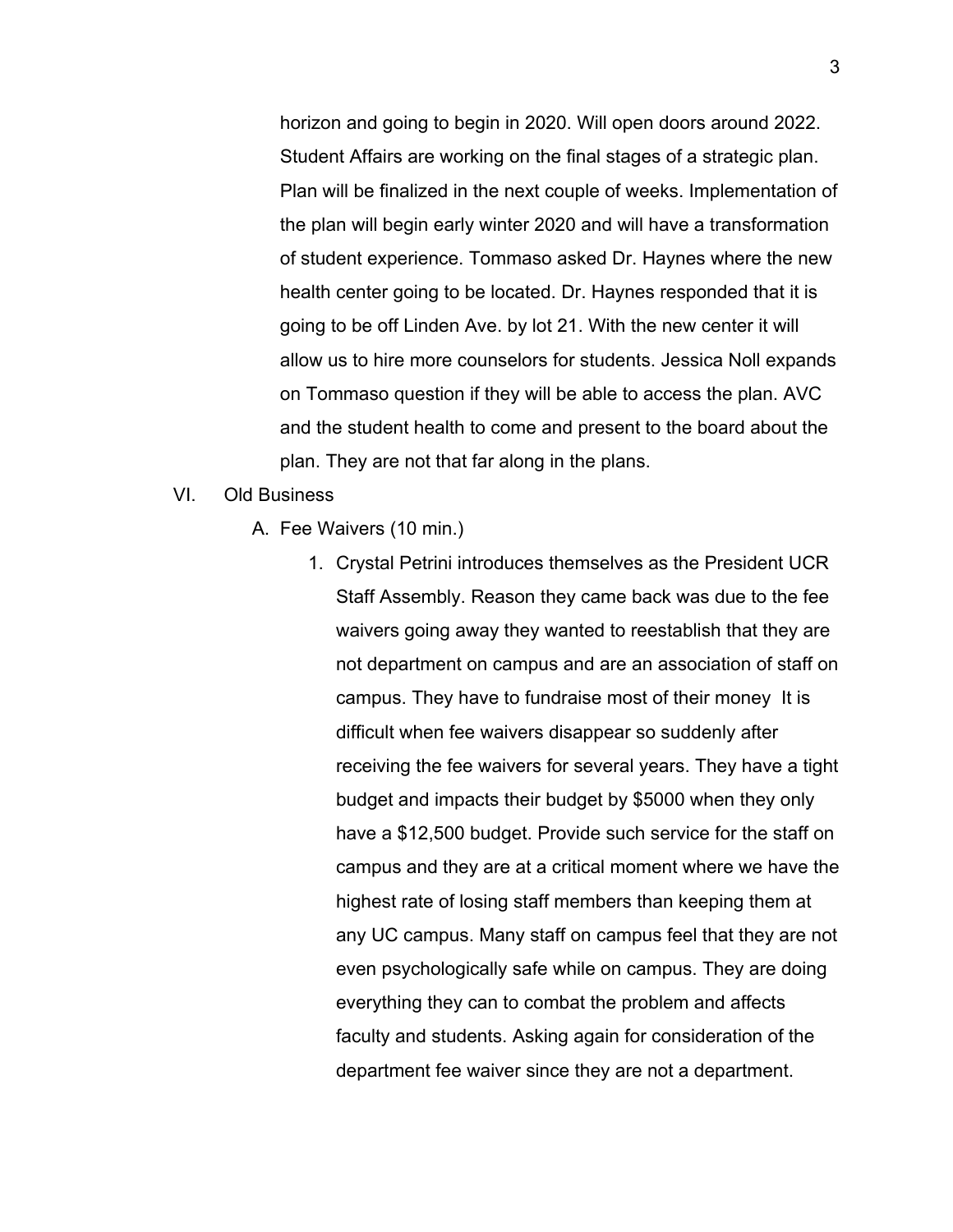Want year to accommodate them and so they can plan for the elimination of the fee waivers. If the conversation of the fee waiver elimination happened all of last year it was disappointing that they were not invited to be part of the discussion.

2. Ross French introduces themselves as past president of Staff Assembly. Stands behind what Crystal stated previously. The biggest concern was her last point. Understands it costs money to run the building, in 2000 when French arrived, they held the Student referendum to finance the building. The only way the building was going to be built was through a student referendum to finance the building. Referendum passed with 71% of students voting yes for the referendum. The building was built by saying that the building was going to be for students because it was the only way the referendum was going to pass. The people who voted for the building to pass did not pay any fees until the building was completely finished. This facility is a public UCR building for the people of the campus community and a resource for everyone. Can argue that it is not a fee increase and the fee has not increased in 14 years. Taking away fee waivers even though they are not guarantee is a fee increase. It costing more money since there is no more fee waiver. The issue is that they have a finite amount of funds and not other departments on campus and it is difficult for them to absorb fee waiver elimination. They do not have other options and they can not host their Community Partner Fair and is open to anyone on campus to attend and they can not do it outside due to weather. It is their major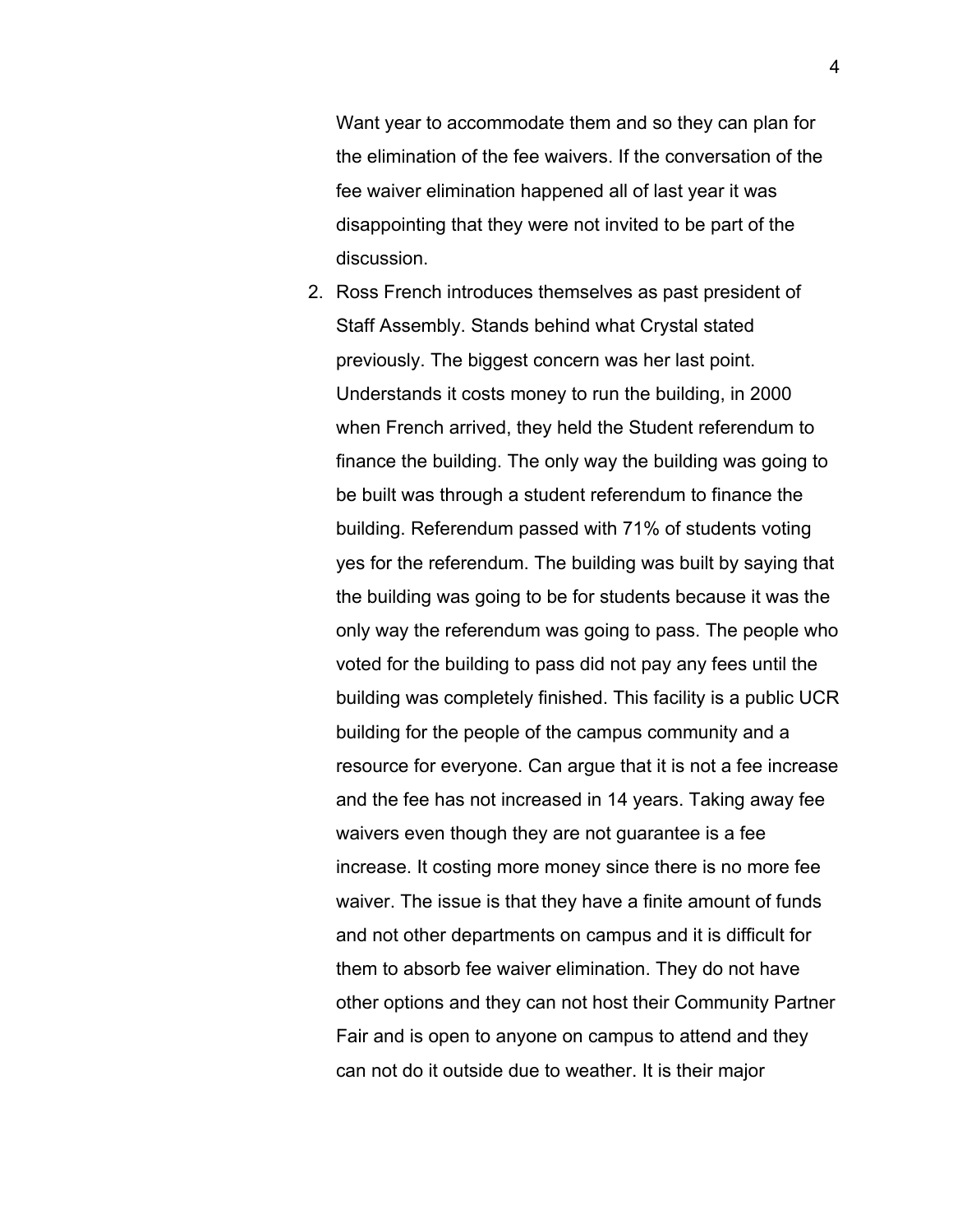fundraiser for the association. No there is no other place for them to hold their holiday party and they bend over backwards to accommodate the needs of the students. Asking for us to do is to reconsider the concept of fee waivers and how, why, and the impact it has on other organization.

- 3. Dr. Kerry Mauck is a faculty representative and commented on the staff statements on as a faculty perspective. The staff is absolutely right that they are not equivalent to a department. If Dr. Mauck submits one grant to the NSF they can get an overhead cost the price of staff assembly yearly budget for one grant. Department has money which is different from an organization based on staff. Issue that can be discussed at a higher level. If can not be resolved as a board they would like to elevate to that level. Completely removing the fee waivers is moving in one direction too quickly as staff pointed out. Potentially, budget a certain amount to go to fee waivers and when that budget is expended no more waivers are granted. Costs are under control and adjust on a yearly basis and how far in advance someone can submit a fee waiver request.
- 4. Tommaso states that he stands by the boards decision. From our point of view, the elimination was not sudden since the meetings are open and publicly discussed for the whole year. Main reasons for the elimination was space is limited everywhere on campus. Since it is the student union, the board wanted to prioritize students. There is the possibility of ASUCR and GSA step in on the issue. Wants to allow an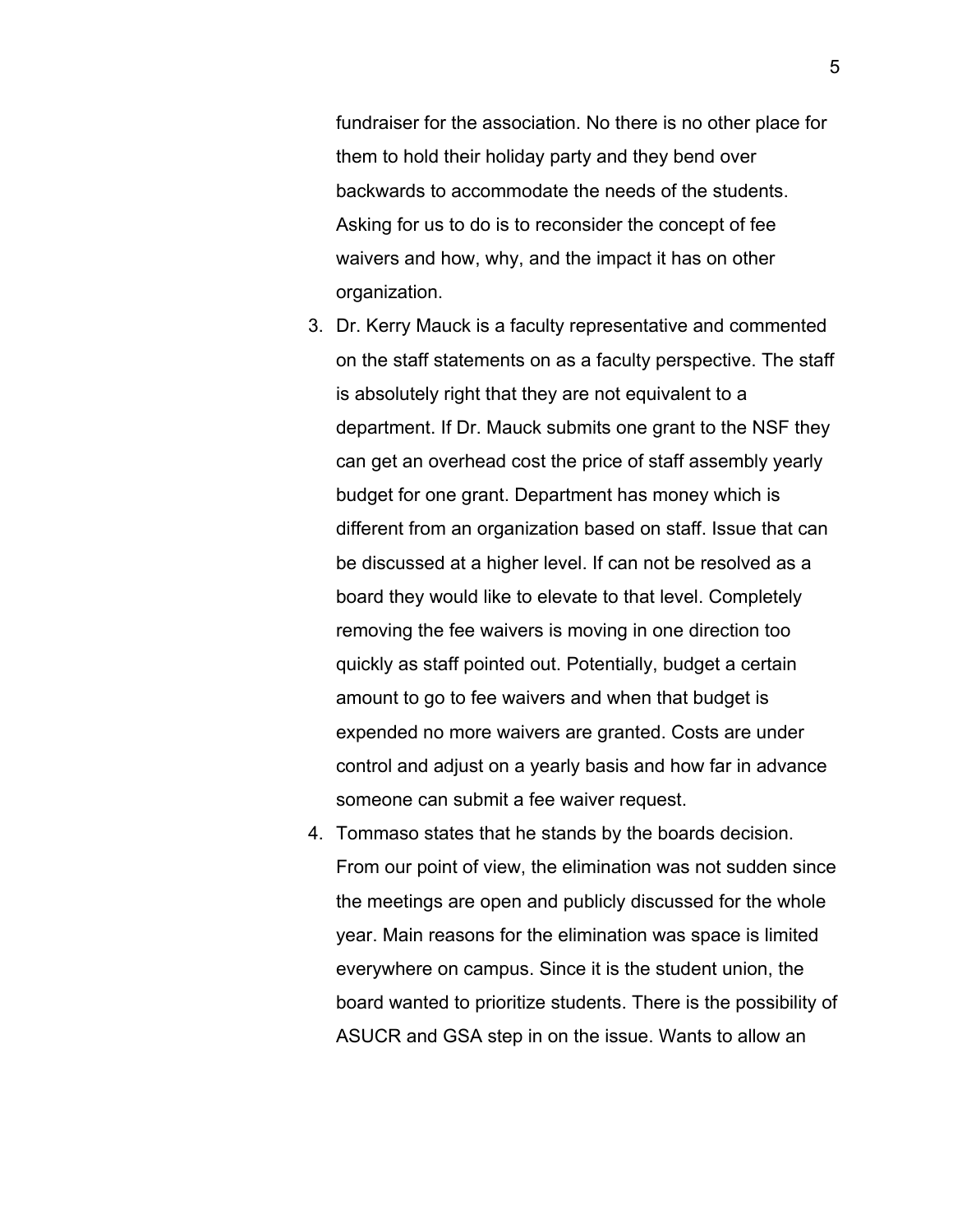extra 3 min for ASUCR and GSA to comment their views on the topics.

- 5. Adam had a question for Crystal. How many faculty members are apart of staff assembly. Crystal responded that staff and faculty are two different things, but they do work close to faculty. To have the relation with the student body because at the end of the day we are a campus community to work together. The staff is only here to serve the faculty and the students. Would not receive any type of service if it were not for the staff. This is a student issue by the staff that are being impacted. Adam asked a follow up question if there was a time where they have not held a program and lost result staff as a result. If there is a correlation between lack of program and losing staff. Crystal states that they are losing the most staff higher than any other UC campus. Highest rates of staff not feeling safe while at work. They provide programs that help recognize staff and provide positivity.
- 6. Alex asked Tommaso if he remembered the root cause for the discussion of fee waiver elimination began. Brendan said that overall as an auxiliary department and the increase in facility cost. Everytime we granted a fee waiver it was less money at our disposal to pay for those costs and capital projects. This was an opportunity that was great for the staff but as a board we saw that it was something that was unsustainable long term and put us in a precarious financial situation. Projects like the Student Success Center where we need to finance student staff and professional staff. To elaborate it is a difficualt conversation and we have to be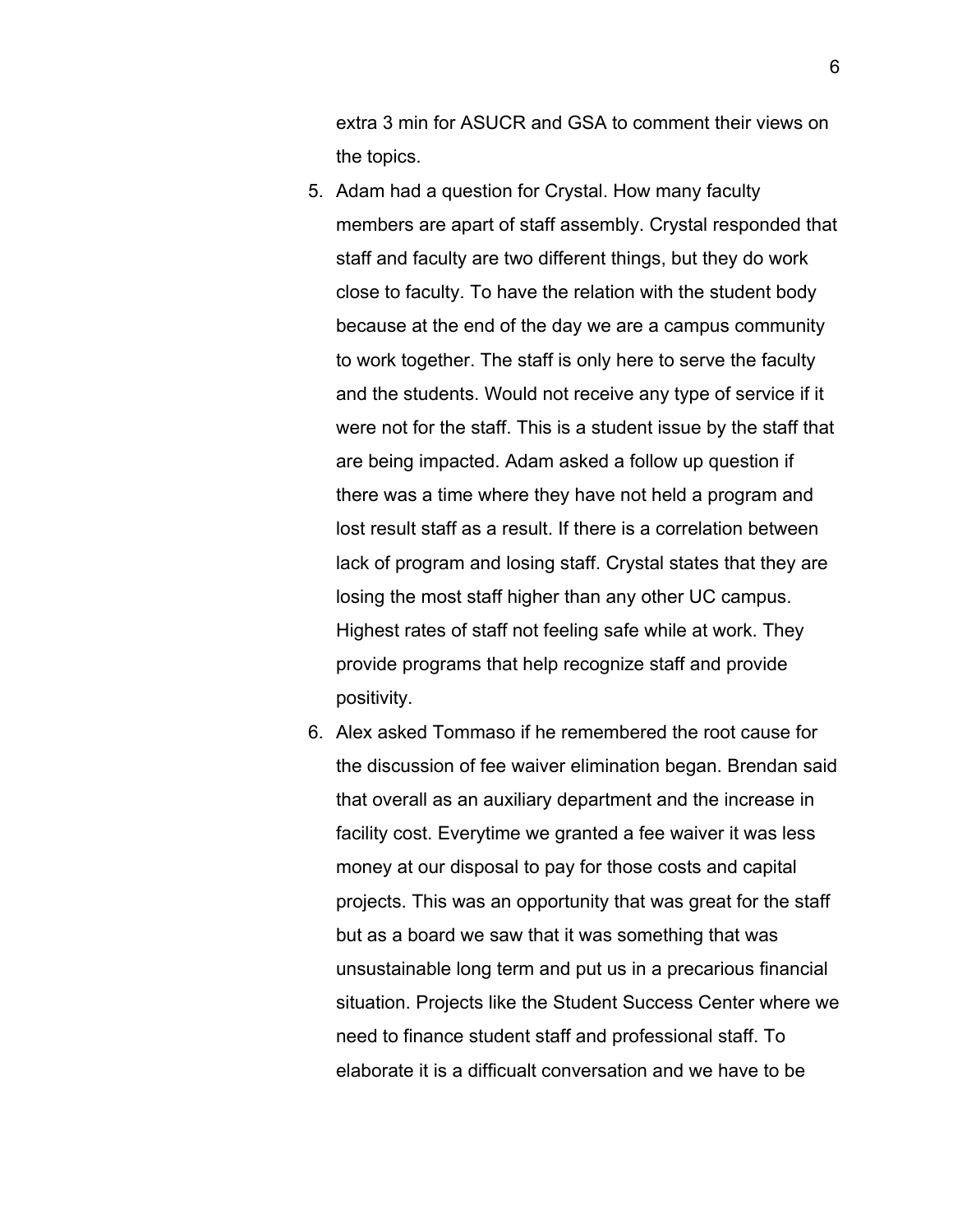mindful of our own finances. Every single dollar is accounted for that we have. The reserves are for emergency funds we can not go to Chancellor Wilcox or Dr. Haynes for money; it falls back on us. If we want to do capital projects like downstairs (1st Floor Lobby), that is money we needed to make improvements. There are many people sitting on the floor downstairs, many facilities need repair. Started to take care of Costo Hall, it had been ten year since they received updates that is where funding is going. For the future for students who need a new student union it is in long range development plan. In order to lower the referendum for the new student union building those reserve fee will be utilized for that purpose. Will pushback on the discussion that we have money, we do not we are an auxiliary unit that has to allocate every single dollar towards our services for students. Alex comments that he sees the perspective and likes to add. Advance booking with the fee waivers, we have one page today two year ago it would be up to ten pages of advance bookings. Organizations were saying that they can not find rooms for their organizations. We looked at the request and saw how many other departments were getting bookings.

- 7. Tommaso motions to give one extra minute to the public and 3 min for ASUCR and GSA, second by Pablo
	- a) In Favor 12 Oppose 0 Abstain 0
- 8. Ross questioned who initial determination that cost that your budget pool need to be increased. Brendan answered that it came from the board. Dr. Haynes, mentions that these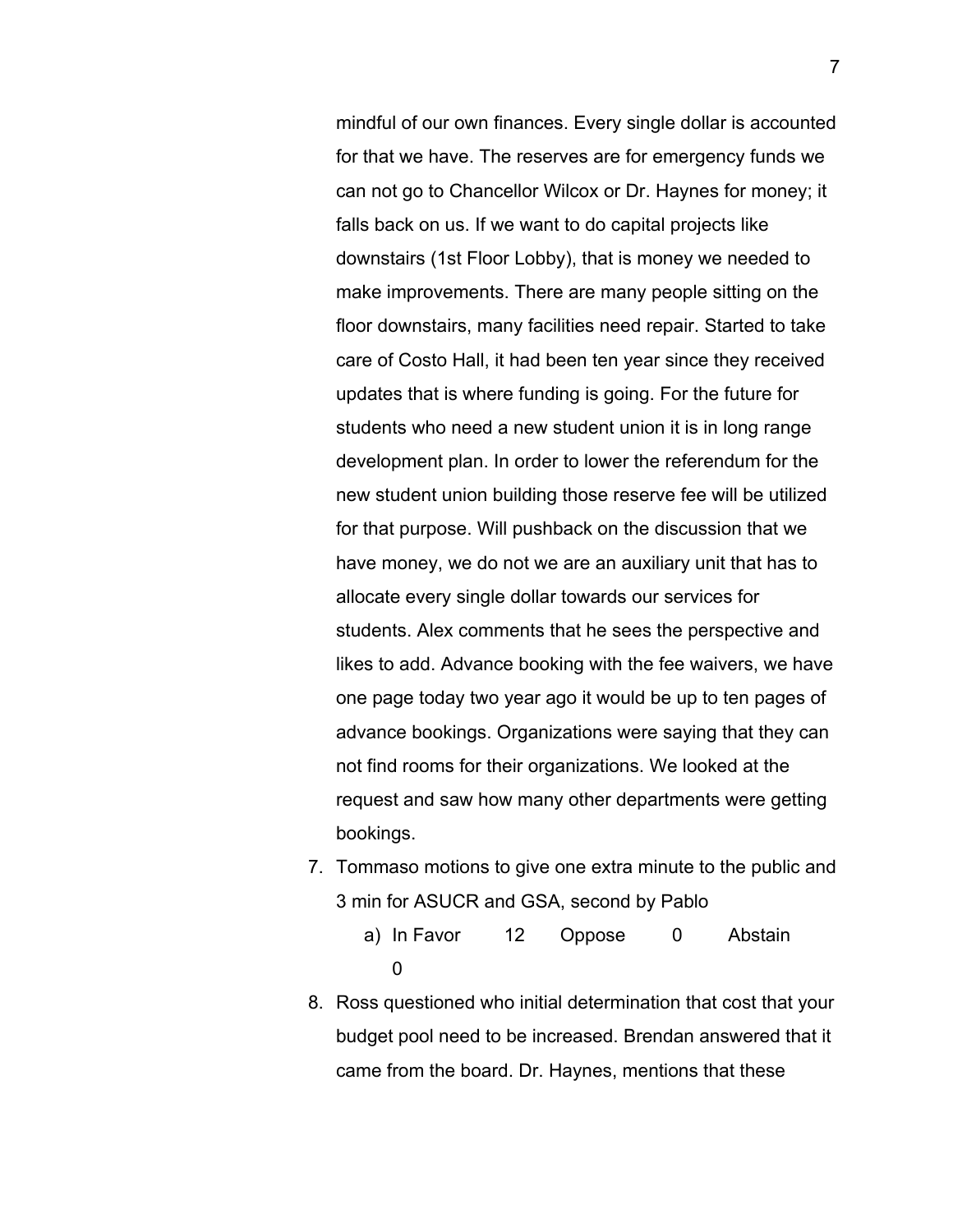conversations have not been had with the senior leadership of student affairs.

- 9. Franco questions it was a hot topic last year. How was it communicated to your clients. The reason he found out was he went on our website and this is what they voted on at the last meeting what was the rollout of transparency. Adam states that the board secretary records the minutes. Understands the recordings, but did you invite your clients to these meetings.Tommaso states the meetings are meetings are public. Brendan states that it is not included in our bylaws but throughout the process the folks applying for fee waivers they would notify them that it was in discussion with the board. Our meetings are public they are available to the public. We had those discussions with the board openly. Crystal reiterates that they are 800 staff down so the fact for them to constantly review the minutes of board meetings is unfair. Tommaso states that time has run out and to table to next meeting. Ross states that the June minutes were not put up until October and unable to find out what happened at that meeting. Brendan answers that they have to be approved before being posted. Ross says that he understands that but there was no notice about the fee waiver eliminations. Tommaso gives the floor to GSA and ASUCR as the time for the public was over.
- 10.John, GSA President, had some comments about the fee waiver eliminations. The most alarming issue was the transparency. If as a campus we want to have transparency, the board did the less of what they could have done last year governing board. Decisions can be made on a yearly basis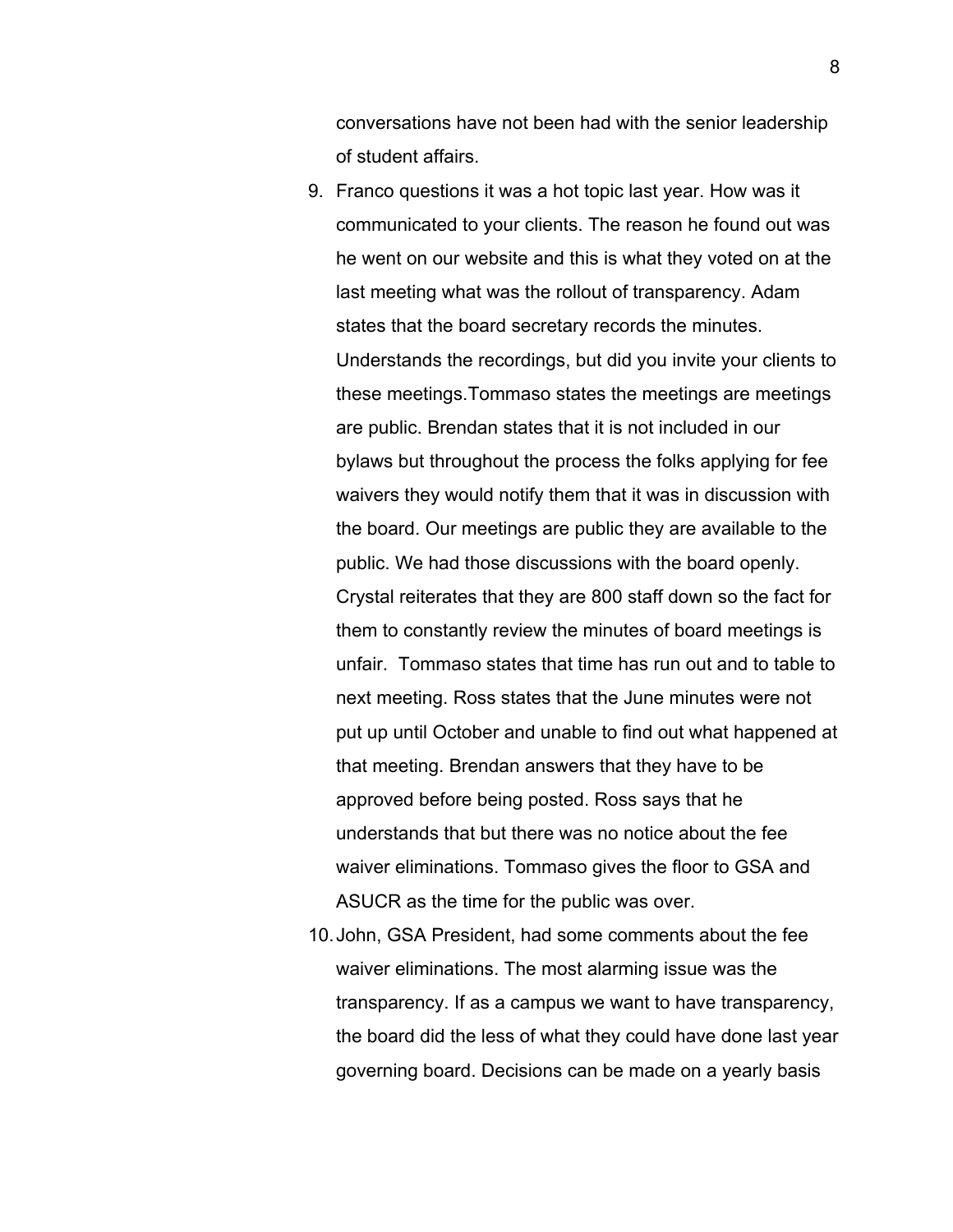and we are not banded to stick with last year decisions. All it takes is a vote to change it. Not advocating for going to extremes every year, but our hands are not completely tied. There are exceptions to every rule, does not know why all fee waivers must be gone. Exceptions need to be made for certain cases and basically it removed any flexibility for the board to make any decisions. As a board member more data is needed to make a decision. GSA does not have a stance on the issue right now, but encourages board to have another look at the fee waiver eliminations and make our own decisions. Julian states that ASUCR does not have a stance right now. John asked what the next steps are because we can keep tabling for every meeting. Is the chair and vice-chair going to make a proposal. Tommaso states that it is not going to be coming from him and stands with the boards decision. ASUCR and GSA can act on the decision if needed. Dr. Mauck states since the board is standing with the decision that it is a discussion for GSA and ASUCR if they want to have a proposal. Brendan states he will help with the process and it is a GSA and ASUCR discussion. Dr. Haynes adds how he can be of assistance with the discussion.

### VII. Chair's Report: Tommaso Menara, HUB Chair

- A. Subcommittees: Dining and Honorarium
	- 1. Creation of two subcommittees. One committee will be the dining committee that Tommasso will chair. Discuss the amendments to the bylaws regarding dining. The power of the board to approve new vendors, how to manage rent to our dining guest and long term plan. Adam and Alex joined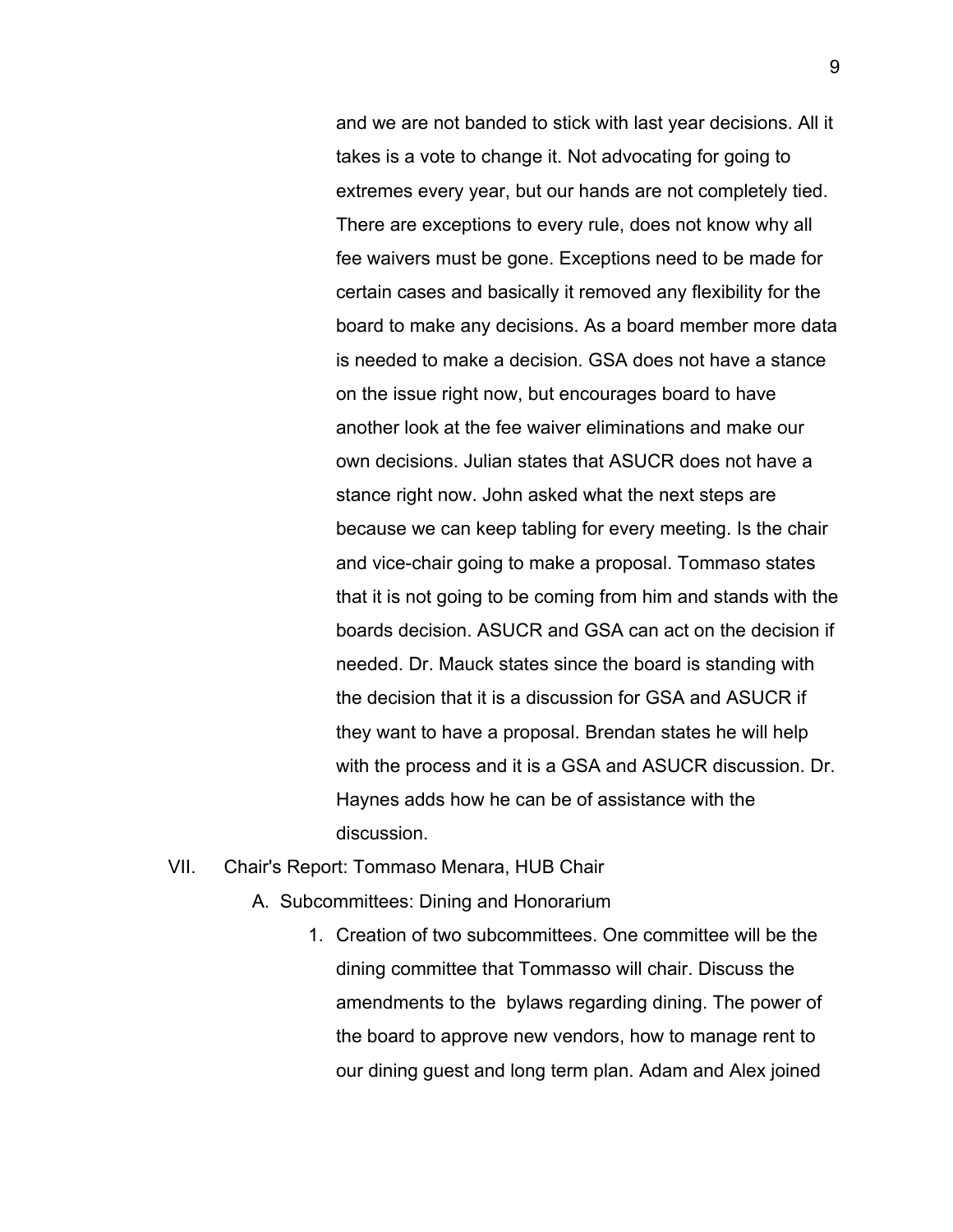the dining committee. The next committee of the honorarium of the board to look into how other board members are being paid at other campus. Pablo and Tommaso joined the honorarium committee

### VIII. HUB Report: Brendan O'Brien, Director

- A. Altura ATM/Location
	- 1. Athletics approached Brendan about adding Altura atm to our hub facility because they are not getting a lot of traffic at the SRC. Charging a rent to them. Adam asked if it will be an installation or just move the machine. Brendan states that they will just move the machine to the Habit. In December, will have more information about the transition. Alex asked if there is a place more accessible than the Habit. Brendan states that they asked to be put in the Habit and prefer location. Tommaso adds that he hates that the Bank of America ATM is located in front of the Habit entrance since there is always a line there. Look for moving of all the atms and place a smaller bank there it will fix some of the foot traffic. Leandra asked if there were statistics of how much the ATM was being used at the SRC because the vending at the SRC South only accepts cash and there is a sign that says there is an ATM on the SRC North. If athletics wants to move forward and ask the SRC how they feel about it. Brendan states nothing has been finalized, but will follow up with Eric about the discussions. Dr. Mauck elaborates on Tommaso about the Bank of America ATM that it can cause security issues as well for the people using the ATM.
- B. Paint Colors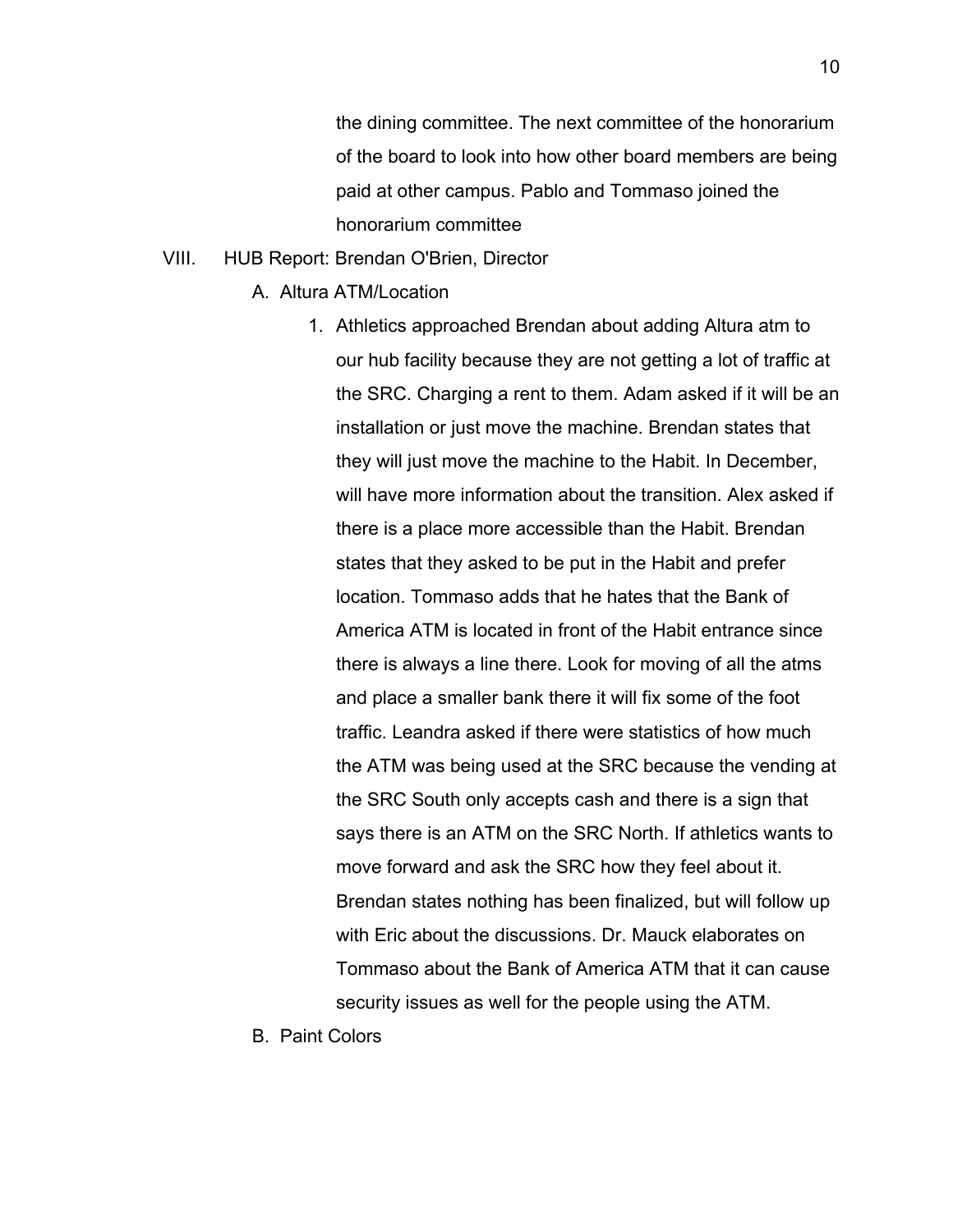- 1. An office would like to repaint their offices but currently do not like out paint color palette. Looking at lighter colors. Alex states that it should follow the new campus color standards
- C. 1st Floor Lobby Feedback
	- 1. Adam states that first floor lobby is more spacious. Adding a tv and now only operation from the laptop kiosk.
- IX. Food Service Report
	- A. N/A
- X. Public Forum
	- A. Students raised the concern about the lack of halal meat on campus. Right now Chronic Tacos is the only place that serves halal meat specifically hala chicken at an additional cost. Halal chicken at the dining hall is really dry and does not taste good. Adam states that last year when the issue was addressed to the board, there was no hala options. Chronic tacos was the only vendor that was willing to work with the HUB Board about the issue,. Panda Express has recipes that they can not change. Alex states that it is an opportunity for the dining committee to work on this issue. Brendan states he will let food services about the issue since the response from dining is that halal food does not sell. The main issue that the quality is not there and that might be why it does not sell. Tommaso states to try and get numbers of students requesting for halal foods to recognize for the demand. MOD pizza was willing to sell Halal food and to check with Panda Express because there are Panda Express that do sell halal options.
- XI. Subcommittee Reports
	- A. N/A
- XII. New Business
	- A. Exterior Card Readers Project